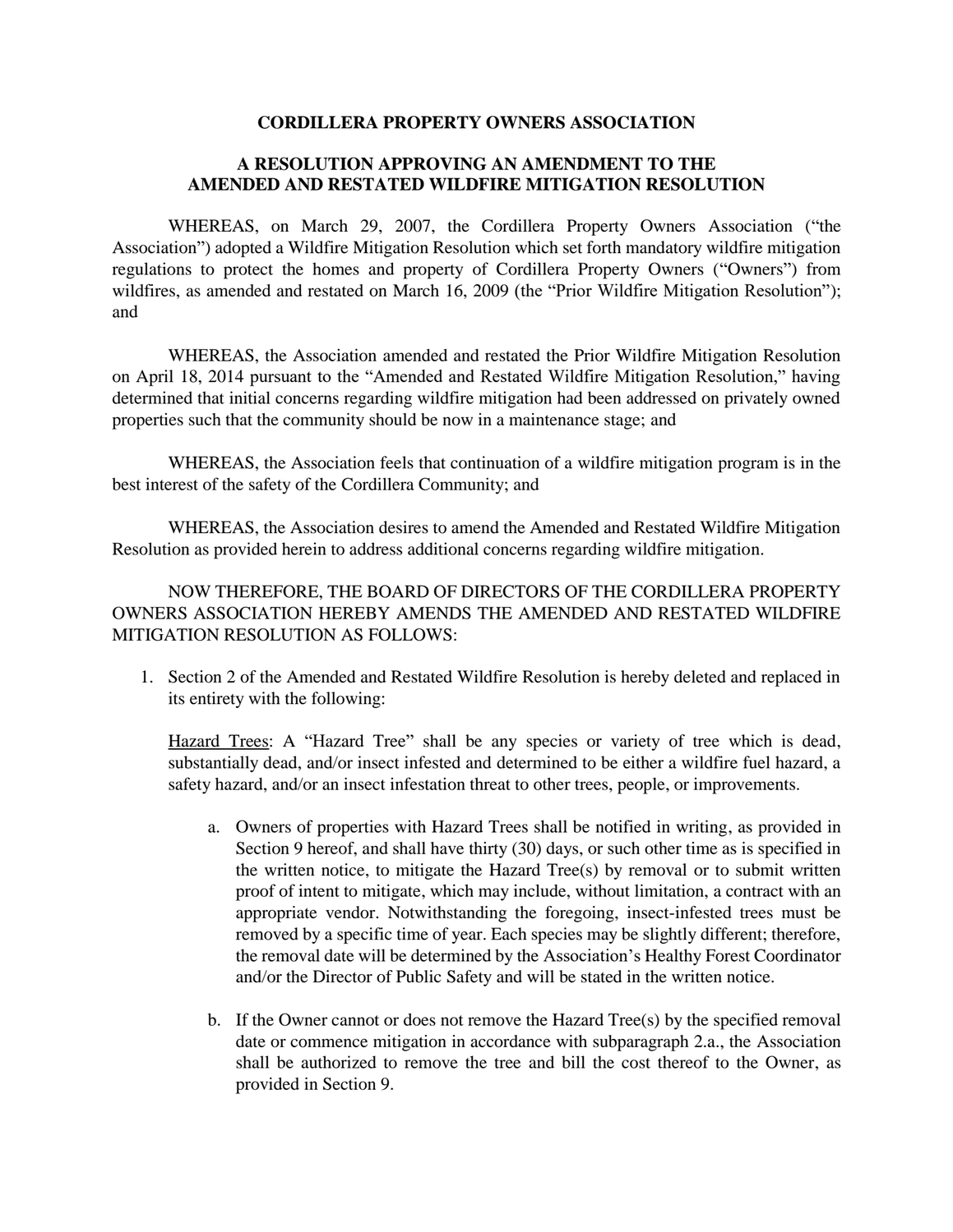2. Section 9 of the Amended and Restated Wildfire Resolution is hereby deleted and replaced in its entirety with the following:

Failure to Comply: The initial written notice required pursuant to Section 1 and Section 2 hereof will be handled as a "First Notice" and request to cure in the manner provided in the Association's Second Amended and Restated Resolution Regarding Covenant and Rule Enforcement Policy, as may be amended from time to time (the "Policy"). In the event an Owner fails to comply with the First Notice, a "Second Notice" will be sent in the manner provided in the Policy, which shall contain a written estimate of the costs to mitigate and shall state that Owner has thirty (30) days to respond. If the Owner fails to respond or comply, the Association may proceed to mitigate the issue and charge all costs associated therewith, including staff and legal fees, to the Owner. Unpaid charges will be managed in accordance with the Association's Policy for the Collection of Unpaid Assessments, as the same may be amended from time to time.

However, if the Association determines that action must be taken within a specified or shorter period of time, the initial written notice shall state the same and shall indicate the date by which action to mitigate must be taken or evidence of intent to mitigate must be provided. If the Owner cannot or does not mitigate or provide evidence of intent to mitigate as requested, the Association shall promptly provide a written estimate of the costs to mitigate and shall permit Owner no less than five (5) days to respond, unless immediate action is required. If the Owner fails to respond within the stated time, the Association may proceed to mitigate the issue and charge all costs associated therewith, including staff and legal fees, to the Owner.

- 3. Section 10 of the Amended and Restated Wildfire Resolution is hereby deleted in its entirety.
- 4. Except as specifically amended hereby, all other sections and provisions of the Amended and Restated Wildfire Resolution shall remain unchanged and in full force and effect.
- 5. This resolution shall take effect on the date and time of its adoption.